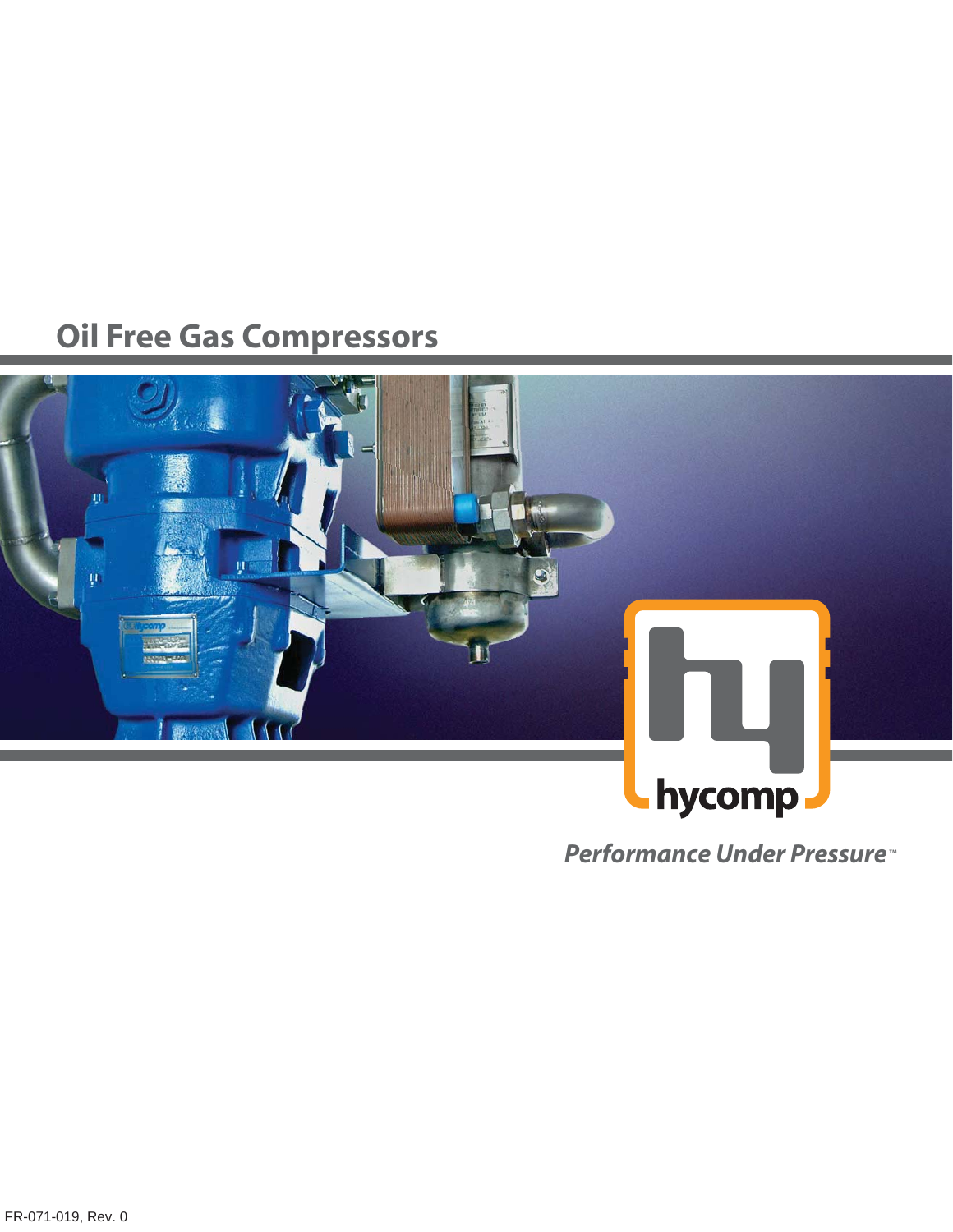## *Trust... it's what we build*

### **Who is Hycomp?**

**Hycomp has been earning our customers' trust and respect since 1969 by manufacturing quality oil free air and gas compressors, while providing unparalleled engineering and service expertise.** 

**We begin by acknowledging that every application, and therefore every customer, has unique requirements. With this open mind set we investigate the details of your application, allowing us to solve problems before they occur. Trust Hycomp to understand your needs and provide you with a reliable solution.**



*Building Trust... Since 1969*

## **Have Your Engineer Talk To Our Engineer**



Hycomp engineers get involved from inquiry through installation to ensure the compressor system provided is an exact match to your application. We follow an Engineer-to-Engineer (E2E) process as we work through the specifics of the application and as we design your system.

## **Endless Tech Support**

Need technical guidance? Unlimited tech support is included at no additional charge with every Hycomp compressor. There are no annual tech subscription fees, just Hycomp technicians that are available to assist you 24 hours a day.

## **Large Design - Small Compressor**

Hycomp utilizes heavy duty construction that incorporates the benefits of larger designs into our compressors and boosters. We manufacture compressors that provide longevity and continuous oil free service by taking advantage of cast iron cylinders and heads, pressure oil lubricated crankcases and a variety of ring and packing materials.

## **Made In The USA & Fully Stocked**

Every compressor we build is manufactured at our plant in Utah. Replacement parts are stocked on our shelves and available for next day delivery.

![](_page_1_Picture_15.jpeg)

### **Modular Design**

**Hycomp compressors are completely modular. We offer 2 cooling methods, 9 block sizes, 18 packing arrangements and 20 cylinder sizes. Our modular style of engineering and manufacturing creates nearly endless compression possibilities, so that when you bring us your problem, we give you an exact solution.**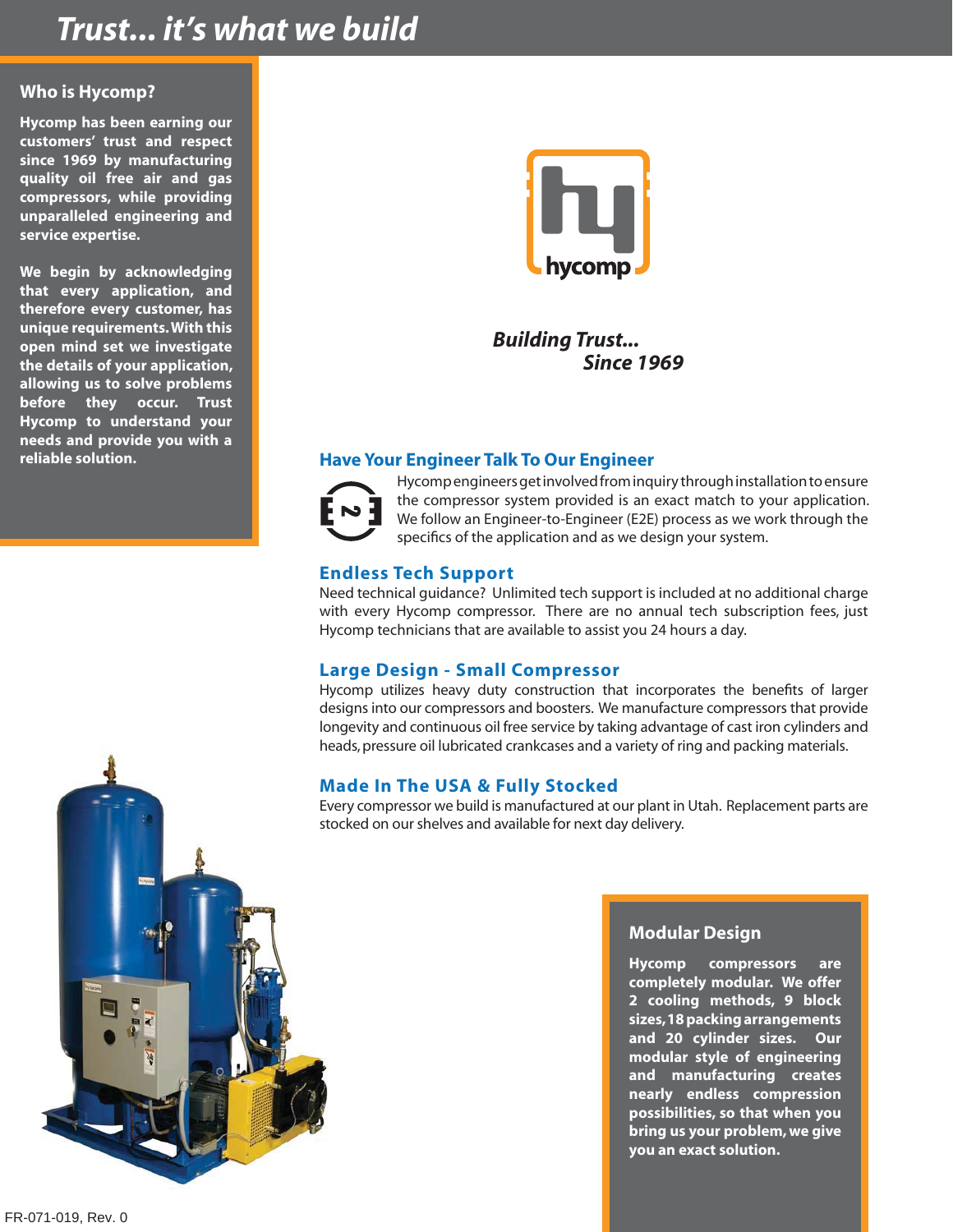![](_page_2_Picture_1.jpeg)

#### **Hycomp Gas Compression**

Hycomp oil free gas compressors are capable of delivering a wide range of flows at pressures from a few psig to over 1,500 psig. Based on over 40 years of proven compressor design and engineering, the addition of multiple gas packing options to the broad variety of existing units allows us to offer an extremely versatile line of gas compressors.

#### **Safety: Gas Containment & Interaction**

Hycomp provides three increasingly secure methods of gas leakage control, including our 'B' series for inert gases, our 'G' series for standard industrial gases and our 'H' series for extreme gas control.

When dealing with gas mixtures it is important to examine not only the individual gas constituents and their individual effect on design, but also to examine the mixture as a whole as certain gases interact with others to become more corrosive, toxic or flammable than in their pure form. For the assurance that your system is safe, trust Hycomp

#### **Flexibility: Materials & Conditions**

Our engineered solutions are flexible to your requirements. Bring us your conditions and we will engineer a compressor to match your needs. We gauge compatibility and select materials accordingly. Our wide range of high quality materials provides many options to match the compatibility requirements of most industrial gases. When you need an exact solution to a specific application, trust Hycomp.

#### **Reliability: Continuous & Oil Free**

Hycomp gas compressors are continuous duty. Our compressors are engineered for slower running speeds to handle a full 60 minutes per hour, 24 hours a day, 365 days a year of continuous operation, while your process remains pure. When unplanned downtime is not an option, trust Hycomp.

### **The Bottom Line.**

Your Hycomp gas compressor will provide safe, reliable and continuous compression while keeping your product free from oil contaminates. For peace of mind, trust Hycomp.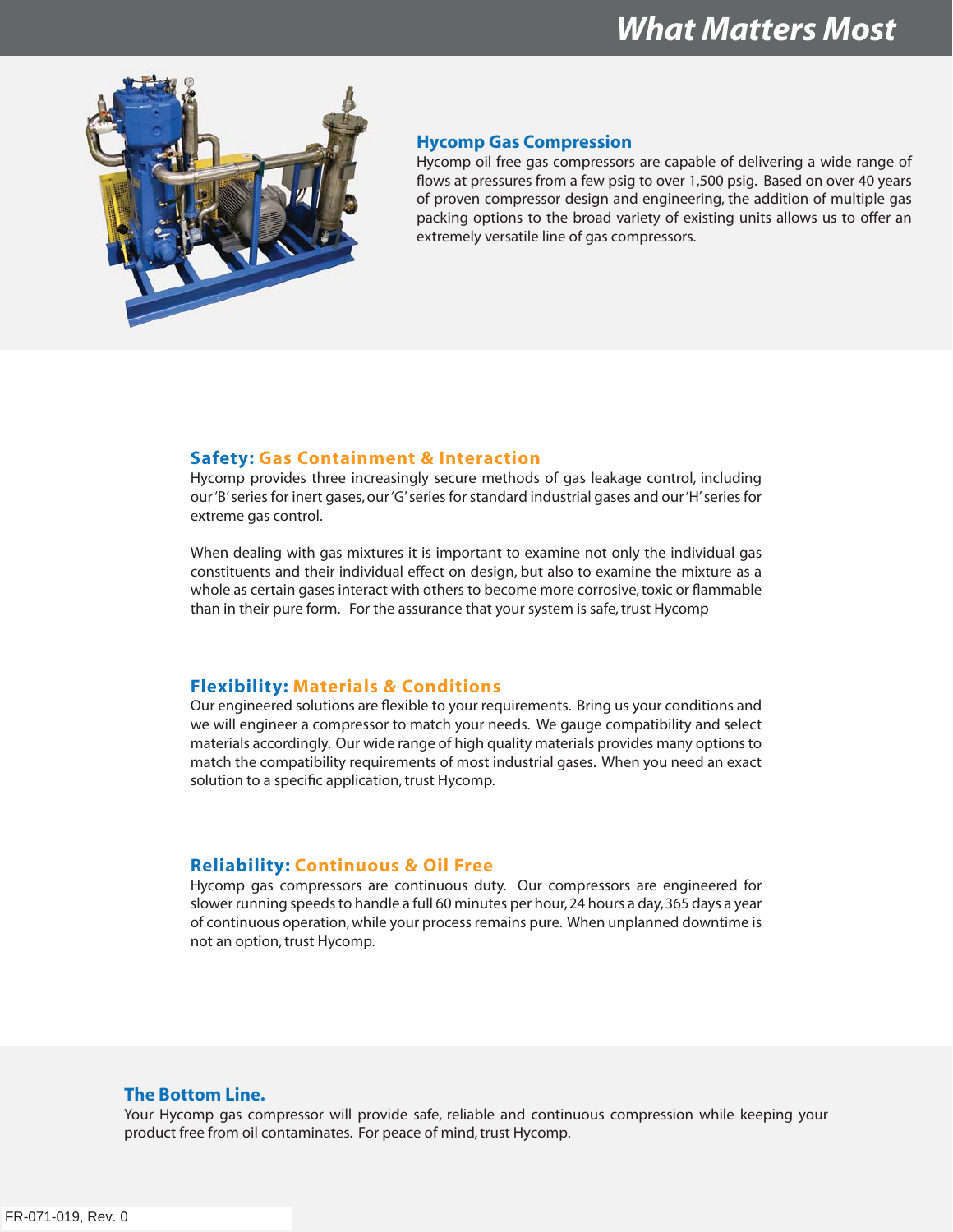## *Inside A Hycomp Gas Compressor*

![](_page_3_Figure_1.jpeg)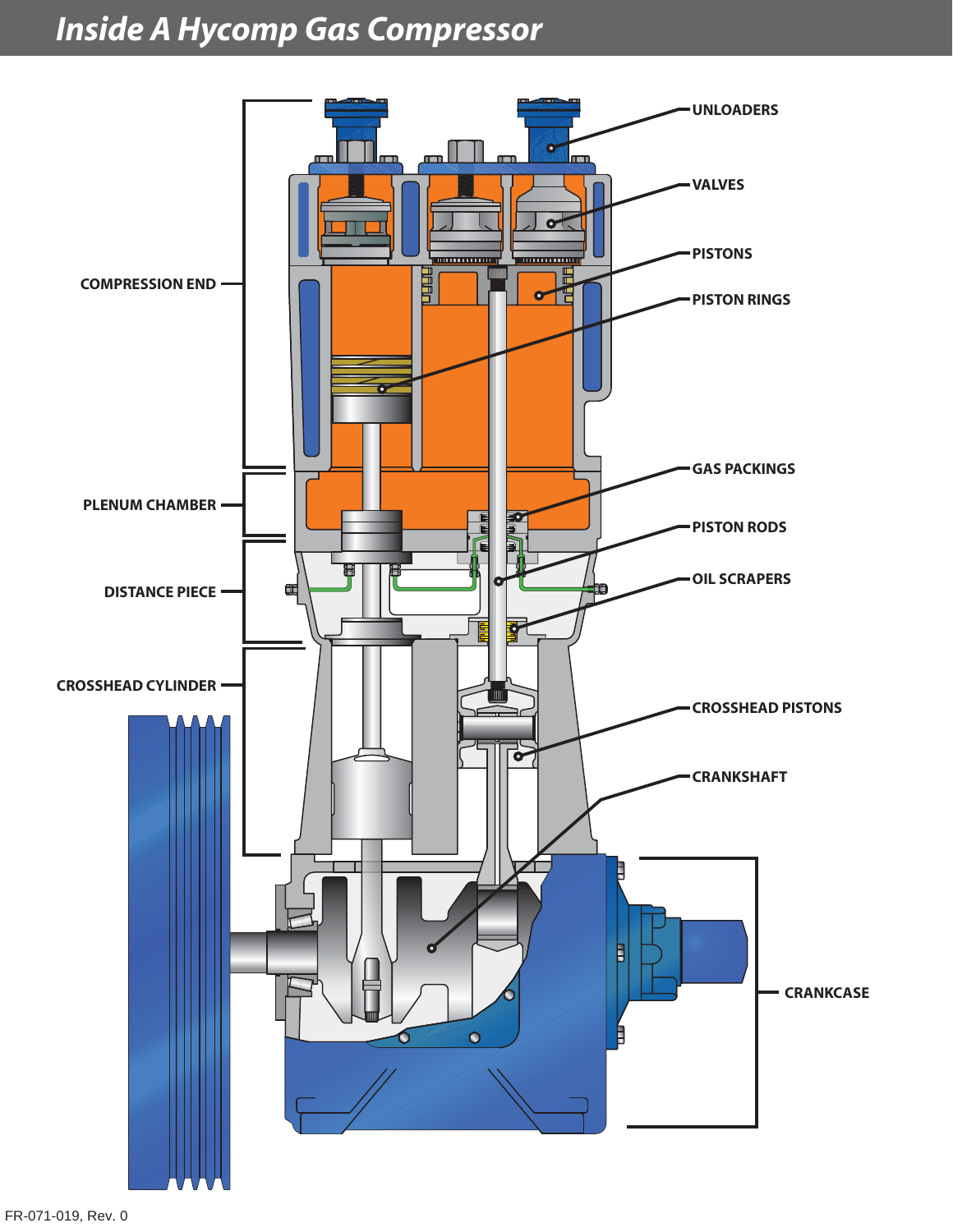## *Multiple Gas Packing Configurations*

![](_page_4_Picture_1.jpeg)

#### **B Series: Inert Gases**

The B-Series compressor is designed to compress air or nonhazardous/non-contaminating gases. Suction gas is plumbed through the plenum chamber, equalizing pressure on, and providing cooling to, the packings. Two pairs of segmented packings per rod, set for suction pressures above ambient, is standard configuration. A third packing may be added to increase leakage control (B301 configuration). Vacuum applications can also be handled with two pairs of packings (B202 configuration) or three pairs of packings (B302 configuration) per rod.

![](_page_4_Picture_4.jpeg)

### **G Series: Industrial Gases**

The G-Series compressor is designed to compress standard industrial gases. Suction gas is plumbed through the plenum chamber, equalizing pressure on, and providing cooling to, the packings. Three pairs of segmented packings per rod, with a purge/vent chamber between the top two sets and the bottom-most set, configured for suction pressures above ambient, is the standard G211 configuration. Two packings may be added, one above & one below, to increase leakage control (G321 configuration). Applications where the suction pressure is lower than the pressure in the vent chamber (vacuum or high pressure padding) can be handled with three pairs of packings (G212 configuration) or five pairs of packings (G322 configuration) per rod.

![](_page_4_Picture_7.jpeg)

### **H Series: Extreme Control**

The H-Series compressor is designed to compress difficult to contain industrial gases. Suction gas is plumbed through the upper plenum chamber, equalizing pressure on, and providing cooling to, the upper packings. Two pairs of packings per rod provide the first isolation of the process gas. A second plenum chamber is added, through which purge gas may be run. Three pairs of segmented packings per rod, with a purge chamber between the top two and the bottom-most packings are located in the bottom of the lower plenum chamber. This combination of B & G series options provides the standard H2211 configuration. Additional quantities of packings may be added for tighter control. Applications where the suction pressure is lower than the pressure in the upper vent/purge chamber (vacuum or high pressure padding) can also be handled in standard configuration. Contact us for further configuration details.

![](_page_4_Picture_11.jpeg)

![](_page_4_Picture_12.jpeg)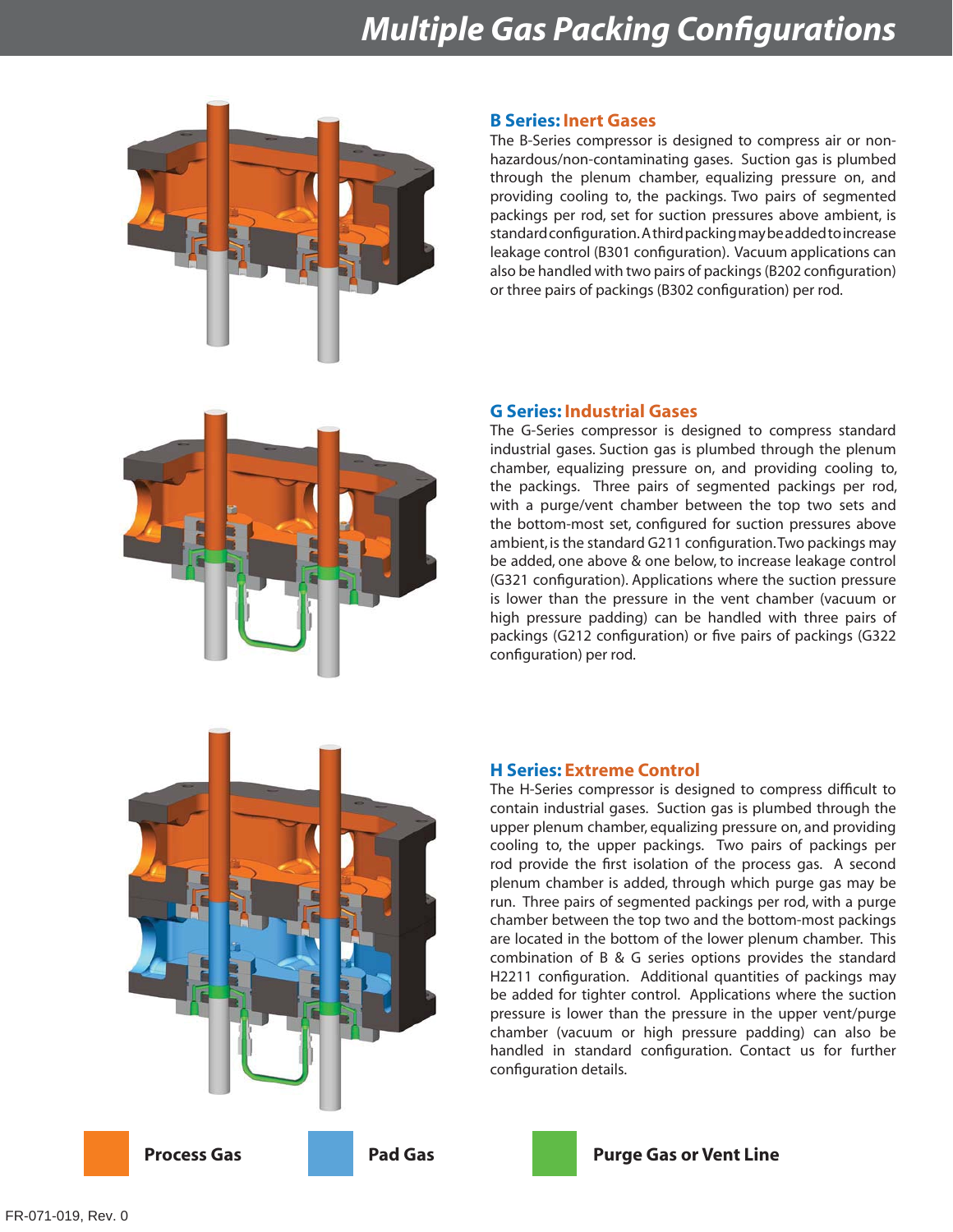## *No Small Details*

![](_page_5_Picture_1.jpeg)

#### **Valves:**

Hycomp valve bodies are made from only the highest quality 400 series stainless steels which have been heat treated for hardness and toughness. Our valve plates are machined precipitation hardenable stainless steel or crystallized PEEK, depending upon the pressures and temperatures of the service.

By design, our valve plates are frictionless guided so there is no valve cage wear. The port design of our valves has been refined to provide improved flow efficiency, saving power and decreasing valve impact forces. Our larger valves are dampened, providing additional wear reduction without sacrificing flow efficiency. And of course, all of our valves are removable with minimal effort and rebuildable on site.

#### **Piston Rings:**

The proper selection of a piston ring material and design will add years of reliable service to your gas compressor. We stock seven different polymer based piston ring materials to meet today's varying gas demands. From PTFE to PEEK and PPS, we can provide the right ring material for your application.

Our angle cut design allows for flexing of the ring end to seal the gap better than butt cut designs, yet retains its strength vs. step cut designs. In situations where gap leakage becomes significant, such as low molecular weight gases and small cylinder bores, we use a 2-piece 'L' style design that removes the end gap by using an inner and outer ring for sealing.

#### **Rod Packings:**

Piston rod gas packings perform the critical function of containing the gas in the compressor, while providing pressure on the underside of the pistons to balance the rod loads. Our tangentially cut segmented packings are free floating and self adjusting for long wear life. The design inherently continues to seal as the packing wears. A pair of packings are pinned together at the proper rotational offset to ensure that the leakpath created by the cuts are sealed.

Just like our piston rings, we stock seven different packing materials to meet your needs. And unlike chevron type packings, our segmented packings do not need constant adjustment to ensure a tight seal.

#### **Piston Rod Oil Scrapers:**

Oil scrapers perform the essential service of preventing oil from migrating out of the crankcase and into the gas stream. Combined with our open distance piece design which allows residual oil vapor to escape the machine, our piston rod oil scrapers provide a leak free seal on our pressure oil lubricated bottom end.

Our segmentally cut scrapers are based on a similar principal to our gas packings, as they continue to adjust as they wear. The sharp edges machined into the brass scraper removes oil from the rods, while the liberal porting allows the oil to flow back into the crankcase. As they are a softer material than the piston rod, the brass scraper wears while the rod does not.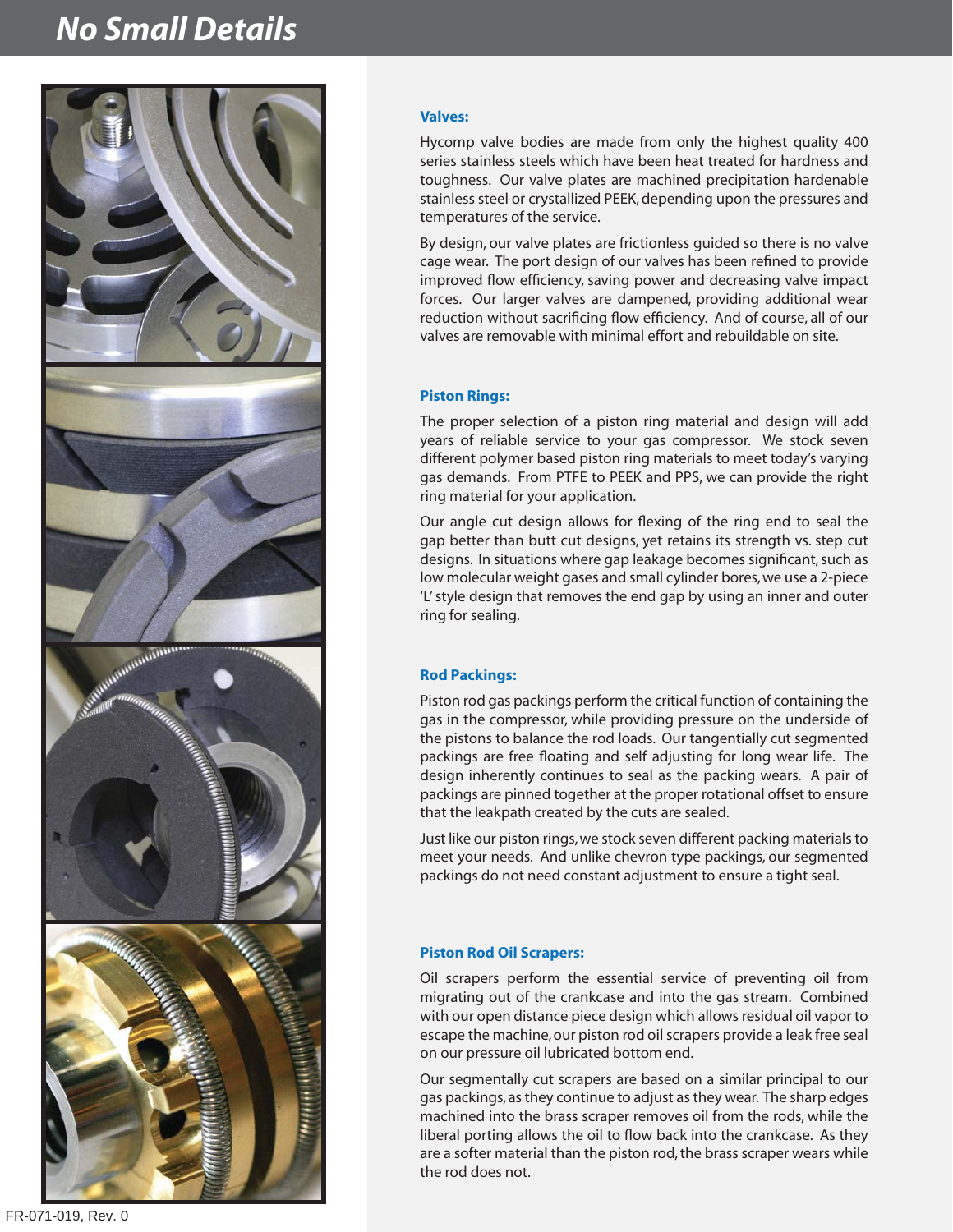# *Continuous Oil Free Gas Standard Up To 1500 psig*

|                                         |                       |                                    | Α<br><b>Block</b> | $\sf B$<br><b>Block</b> | C<br>Block               | D<br><b>Block</b>         | Ε<br>Block           | F<br><b>Block</b>         | G<br>Block           | H<br><b>Block</b>    | V<br><b>Block</b>                               |
|-----------------------------------------|-----------------------|------------------------------------|-------------------|-------------------------|--------------------------|---------------------------|----------------------|---------------------------|----------------------|----------------------|-------------------------------------------------|
| in<br>Stroke<br>$($ cm $)$              |                       | $2.5$<br>(6.35)                    | 2.5<br>(6.35)     | 3<br>(7.62)             | 3.5<br>(8.89)            | $\overline{4}$<br>(10.16) | 5<br>(12.7)          | 4<br>(10.16)              | 5<br>(12.7)          | 4<br>(10.16)         |                                                 |
|                                         |                       |                                    |                   |                         |                          |                           |                      |                           |                      |                      |                                                 |
| Number of Stages                        |                       |                                    | $\mathbf{1}$      | 1 or 2                  | 1 or 2                   | 1 or 2                    | 1 or 2               | 1 or 2                    | 1 or 2               | 1 or 2               | 1, 2 or 3                                       |
| Number of Cylinders                     |                       |                                    | $\mathbf{1}$      | $\overline{2}$          | $\overline{2}$           | $\overline{2}$            | $\overline{2}$       | $\overline{2}$            | $\overline{2}$       | $\overline{2}$       | 4                                               |
|                                         |                       |                                    |                   |                         |                          |                           |                      |                           |                      |                      |                                                 |
|                                         | Single<br>Stage       | in<br>( cm )                       | 3<br>(7.6)        | 3<br>(7.6)              | $\overline{4}$<br>(10.2) | $\overline{4}$<br>(10.2)  | 5.75<br>(14.6)       | 7.5<br>(19.1)             | 4.5<br>(11.4)        | 5.75<br>(14.6)       | 4.5<br>(11.4)                                   |
| Maximum<br>Bore<br>Diameter             | Two<br>Stage          | in<br>( cm )                       | $---$             | 3.5x2<br>(8.9x5.1)      | 4.5x2.5<br>(11.4x6.4)    | 6x3.25<br>(15.2x8.3)      | 7.5x4<br>(19.1x10.2) | 10.56x5.25<br>(26.8x13.3) | 6x3.25<br>(15.2x8.3) | 7.5x4<br>(19.1x10.2) | 6x3.25<br>(15.2x8.3)                            |
|                                         | <b>Three</b><br>Stage | in<br>( cm )                       | $---$             | $---$                   | $---$                    | $---$                     | $---$                | $---$                     | $---$                | $---$                | 4.5x3.5x2.0<br>(11.4x8.9x5.1)                   |
|                                         |                       |                                    |                   |                         |                          |                           |                      |                           |                      |                      |                                                 |
|                                         | Single<br>Stage       | $f^3/m$ in<br>(m <sup>3</sup> /hr) | 6.1<br>(10.4)     | 12.3<br>(20.8)          | 26.2<br>(44.5)           | 38.7<br>(65.6)            | 72.1<br>(122.9)      | 153.4<br>(260.5)          | 44.2<br>(75.0)       | 90.1<br>(153.5)      | 88.4<br>(150.0)                                 |
| Maximum<br>Displacement<br>at 600 RPM   | Two<br>Stage          | $f^3/min$<br>(m <sup>3</sup> /hr)  | $---$             | 8.2<br>(14.2)           | 16.6<br>(28.1)           | 34.4<br>(58.3)            | 61.4<br>(104.2)      | 152.1<br>(258.2)          | 39.3<br>(66.7)       | 76.7<br>(130.2)      | 78.5<br>(133.4)                                 |
|                                         | Three<br>Stage        | $f^3/min$<br>(m <sup>3</sup> /hr)  | $\overline{a}$    | $---$                   | $---$                    | $---$                     | $---$                | $---$                     | $---$                | $---$                | 44.2<br>(75.0)                                  |
|                                         |                       |                                    |                   |                         |                          |                           |                      |                           |                      |                      |                                                 |
| Maximum Inlet<br>Pressure               |                       | psig<br>(bar)                      |                   | 165<br>(11.4)           | 165<br>(11.4)            | 150<br>(10.3)             | 150<br>(10.3)        | 140<br>(9.6)              | 150<br>(10.3)        | 150<br>(10.3)        | 150<br>(10.3)                                   |
| Maximum<br><b>Discharge</b><br>Pressure | psig<br>(bar)         |                                    | 800<br>(54.7)     | 500<br>(34.2)           | 1250<br>(85.4)           | 750<br>(51.2)             | 750<br>(51.2)        | 1000<br>(68.3)            | 750<br>(51.2)        | 750<br>(51.2)        | 1500<br>(102.5)                                 |
|                                         |                       |                                    |                   |                         |                          |                           |                      |                           |                      |                      |                                                 |
| Horse Power Range                       |                       |                                    | $2 - 7.5$         | $2 - 7.5$               | $2 - 15$                 | $5 - 25$                  | $10 - 40$            | $25 - 75$                 | $5 - 20$             | $10 - 40$            | $10 - 40$                                       |
|                                         | Minimum RPM           |                                    | 370               | 370                     | 370                      | 370                       | 370                  | 370                       | 370                  | 370                  | 370                                             |
| Maximum RPM                             |                       |                                    | 900               | 900                     | 900                      | 900                       | 900                  | 850                       | 900                  | 900                  | 900                                             |
| <b>Cooling Method</b>                   |                       |                                    | Air               | Air/Water               | Air/Water                | Air/Water                 | Air/Water            | Air/Water                 | Air/Water            | Air/Water            | Air                                             |
| <b>Lubrication Method</b>               |                       |                                    | Splash            | Pressure                | Pressure                 | Pressure                  | Pressure             | Pressure                  | Pressure             | Pressure             | Pressure                                        |
| Oil<br>qt                               |                       |                                    | 0.88              | 1.5                     | $\overline{2}$           | 6                         | $\overline{7}$       | 10                        | 6                    | $\overline{7}$       | $\overline{7}$                                  |
| Capacity                                | $($ lt $)$            |                                    | (0.83)            | (1.4)                   | (1.9)                    | (5.7)                     | (6.6)                | (9.5)                     | (5.7)                | (6.6)                | (6.6)                                           |
| Approx.<br>Shipping<br>Weight $\star$   | Ibs<br>(kg)           |                                    | 330<br>(149.7)    | 420<br>(190.5)          | 375<br>(306.2)           | 985<br>(446.8)            | 1540<br>(698.5)      | 2550<br>(1156.7)          | 985<br>(446.8)       | 1540<br>(698.5)      | 2325<br>(1054.6)                                |
|                                         |                       |                                    |                   |                         |                          |                           |                      |                           |                      |                      | <b>★ Skid Mounted Gas Compressor with Motor</b> |

| Dimensions: in (cm) |   |              |              |              |                          | and the file of the first                                                                                                  |
|---------------------|---|--------------|--------------|--------------|--------------------------|----------------------------------------------------------------------------------------------------------------------------|
|                     |   |              | W            | Н            | 曍<br>E                   | -n m<br>ww<br>ѡѬѨ                                                                                                          |
| <b>Block Sizes</b>  | A | 35.0 (88.9)  | 21.0(53.3)   | 38.8 (95.6)  |                          |                                                                                                                            |
|                     | B | 37.0 (94.0)  | 23.0 (58.4)  | 39.4 (100.1) | - 40                     | <b>Formalistic Control of Control of Control of Control of Control of Control of Control of Control of Control of</b><br>吗 |
|                     | C | 41.0 (104.1) | 25.3(64.3)   | 45.2 (114.8) |                          |                                                                                                                            |
|                     | D | 48.3 (122.7) | 29.5 (74.9)  | 53.0 (134.6) |                          |                                                                                                                            |
|                     |   | 50.1 (127.3) | 37.1 (94.2)  | 55.0 (139.7) | <b>Million</b>           |                                                                                                                            |
|                     |   | 61.5(156.2)  | 42.6 (108.2) | 66.2 (168.1) | $\overline{\phantom{a}}$ |                                                                                                                            |
|                     | G | 48.3 (122.7) | 29.5 (74.9)  | 53.0 (134.6) |                          |                                                                                                                            |
|                     | H | 50.1 (127.3) | 37.1 (94.2)  | 58.0 (147.3) |                          | ര്                                                                                                                         |
|                     | V | 70.4 (178.8) | 37.1 (94.2)  | 60.1(152.7)  | W                        |                                                                                                                            |

![](_page_6_Figure_3.jpeg)

![](_page_6_Figure_4.jpeg)